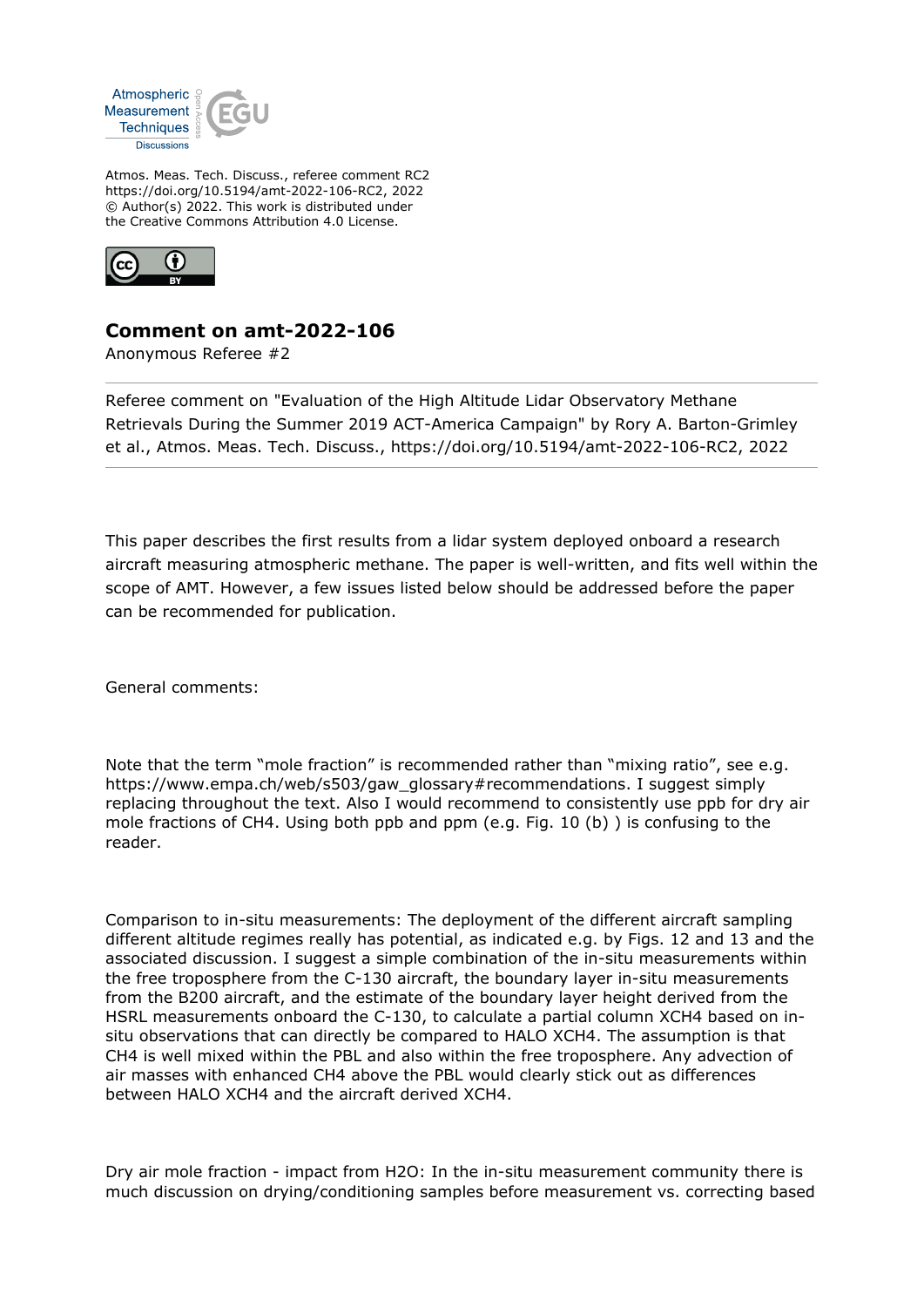on simultaneous H2O measurement within the exact same sample. As the authors describe, MERRA humidity is used in the retrieval of XCH4 (the column average dry air mole fraction). The uncertainty in XCH4 introduced by this choice should be assessed, e.g. by comparing MERRA water vapor to that of the in-situ observations.

Specific comments:

L271 "over samples" -> "oversamples"

L280 "Altitude is used in lieu of MSL for all figures" this is not clear. May be "Altitude above MSL is used in lieu of Altitude above ground level"?

L280: "post- flight reanalysis" may be drop "post-flight"? I guess reanalysis products are available only for past periods, i.e. after the flights, anyway.

L331: "The superscript will be dropped for simplicity." Which superscript?

L362: the matrix T should contain the elements that the beta-vector elements are multiplier with, i.e.  $0^{\text{th}}$ , 1st  $2^{\text{nd}}$  and  $3^{\text{rd}}$ order terms as formulated in the Eq. on line 361. May be simply write down the first and last row of the matrix, and the few elements

Fig. 6: please adjust color selection for the different gains so that color blind people can read the figure. To me HOLE and LOLE are identical, LOLE is very slightly different.

Fig. 6 caption: please explain DEM (I know what it is, but it should be mentioned once)

Fig. 11: the Y-intercept is not clear. It should be negative, given the slope is larger than one, and the regression line crosses the 1:1 line at around 1900 ppb.

L522: "PA region" – to make this clear to non-US readers (AMT it is a European journal) may be add a label to Figs 11 (a) and (c)